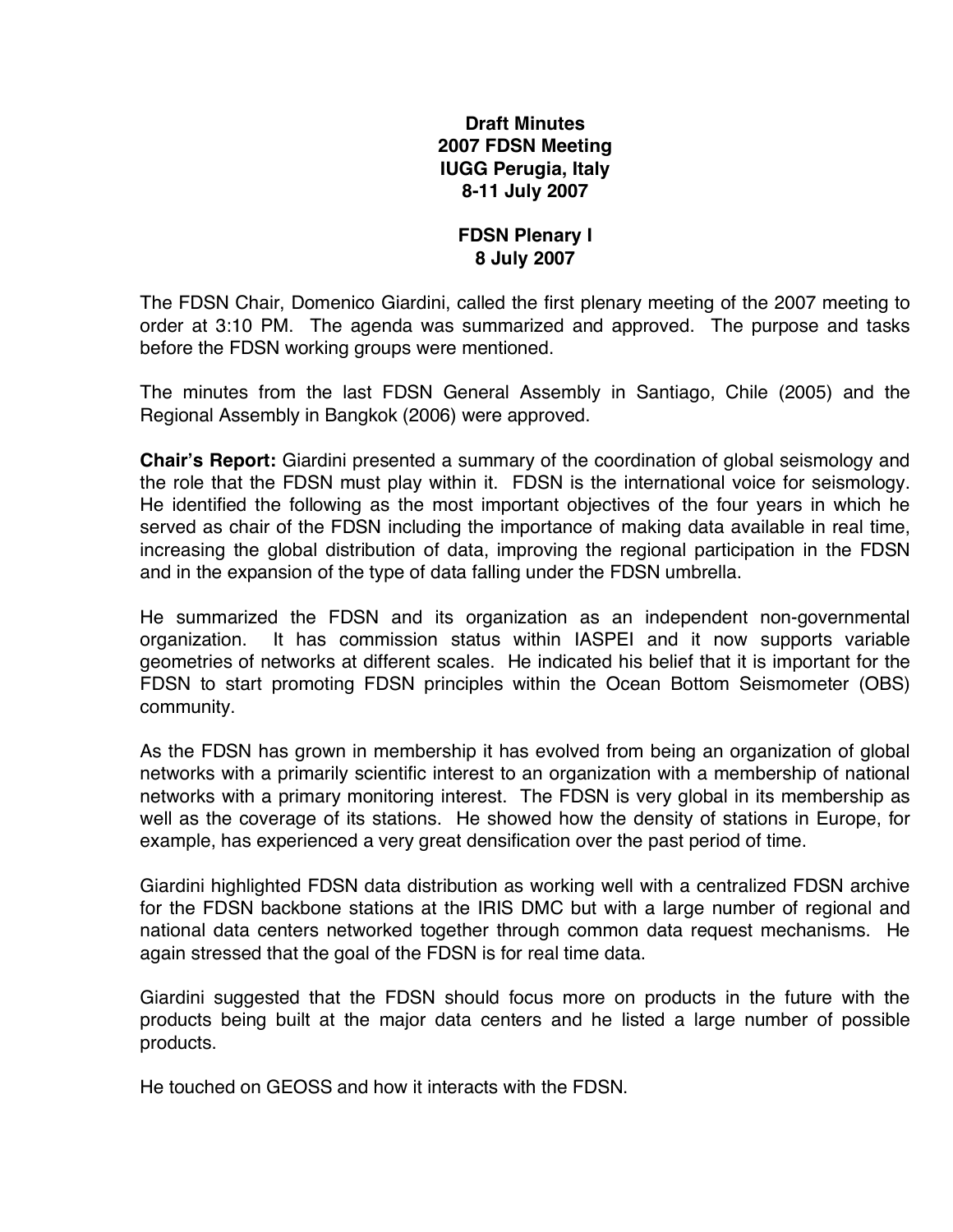Giardini summarized the FDSN structure consisting of a chair and a secretary with an executive committee currently consisting of the chairs of the five FDSN working groups. The steering committee consists of one person from each of the FDSN members. The working groups are where much of the work of the FDSN takes place. It will be suggested that the current working groups II and III will be merged within WG II and that WG III will be recast as a working group focusing on products and related tools.

The question of who represents seismology in international forums was mentioned and Giardini feels that that is one of the key roles of the FDSN. He summarized future challenges which include 1) increasing member participation, 2) improve real time data access, 3) increase backbone and improve continuous data flow from the backbone, 4) improve the data quality, 5) coordinate OBS data, 6) work with GEO and CTBTO and 7) provide the international representation for seismology.

Rainer Kind asked what station had provided the most data to the end users. If these numbers can be provided then it would be very useful information. Ahern indicated that this information is tracked and could be provided.

Storchak wanted to make sure that the absolute time is preserved as the ISC sometimes sees that the timing is very poor. It seemed that this did not apply to modern FDSN stations to any significant degree but to older networks.

Seiji Tsuboi next presented some information about the FDSN station inventory. He indicated that the most recently updated station list was now available from the FDSN web site. He requested that all networks check the list for accuracy. At the present time there are 911 existing stations with 176 of them being designated FDSN backbone stations. In addition the list shows 40 planned stations. Benson asked how many of the 911 are in an archive and it seemed no one was sure of the number. Montagner asked if any new stations would be added due to the IGY. Schweitzer indicated that he knew that some Norwegian stations would be added. Kind asked what the definition was for a backbone stations. Benson asked if station siting was less than 2000 km.

Ahern presented the report for the FDSN Archive. Great improvements in data availability from member networks to the FDSN Archive were seen in the last two years with more than half of the membership now providing data. At this time 31 networks deliver data in real time compared to 14 only two years ago. Ahern highlighted the growth in the amount of FDSN data at the FDSN archive and it now totals more than 6 terabytes of the total archive of IRIS that is roughly 60 terabytes. Of the 300,000 requested service by the IRIS DMC last year about 100,000 came from outside the US with most of those coming from FDSN member countries. Requests have been serviced from 68 countries since 1989. 16 terabytes of data were shipped last year, which is more than the 12 terabytes of new data, archived at the IRIS DMC attesting to the high utilization of data at the IRIS DMC.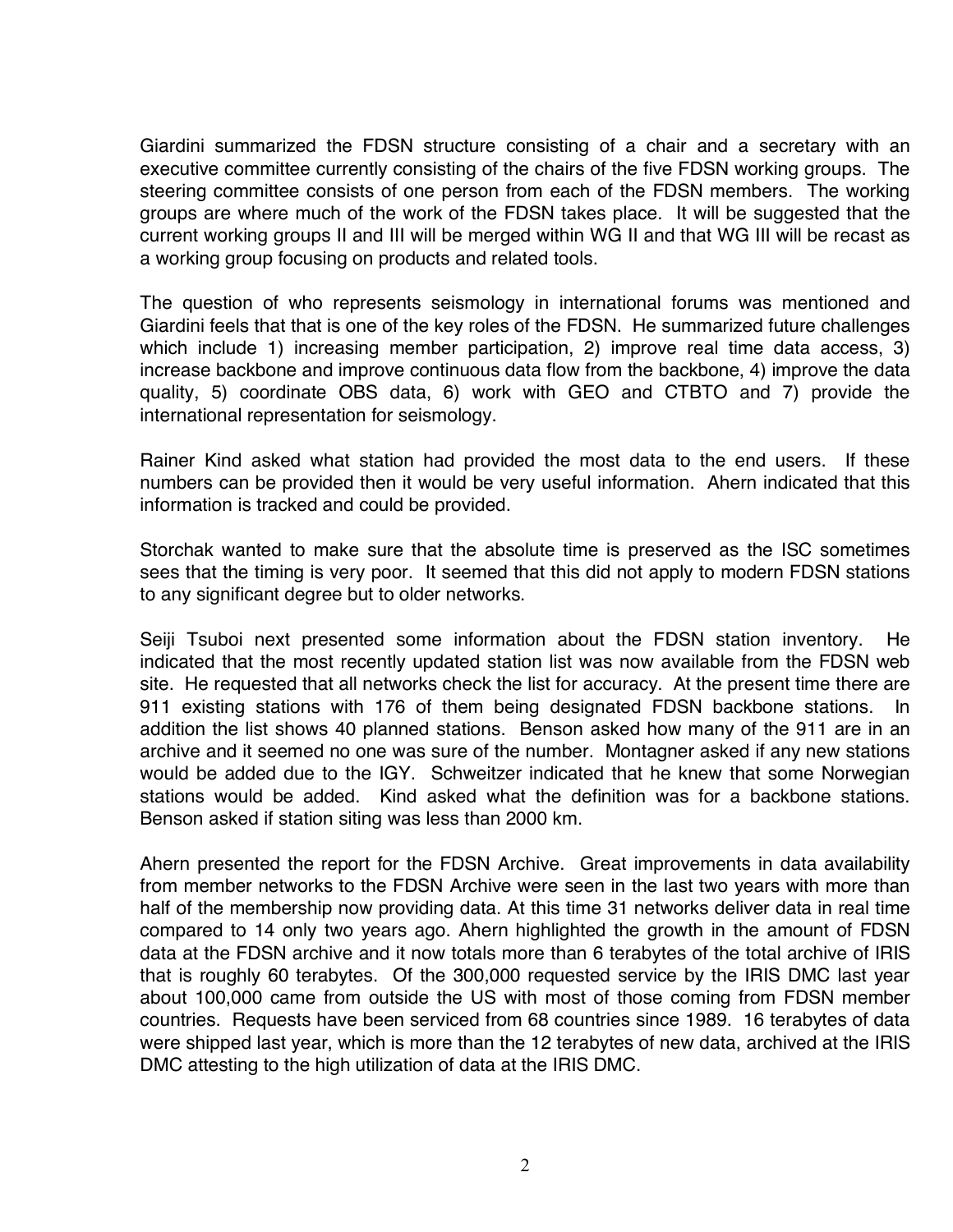#### **New Members:**

#### **Chinese Academy of Sciences**

No one from CAS was available so Ahern gave a brief summary. The CAS operates a few hundred temporary seismic instruments and deploys them in campaign style experiments. They are developing a data center and indicate that their data are and will be openly available.

#### **Kazakhstan National Network**

Inna Sokolova presented the new network report for Kazakhstan. The network report will be provided on the FDSN web site.

Montagner inquired as to what sensors were deployed in the Kazakh network. Sokolova indicated that they use CMG3, KS54000, STS1, STS2 and GS13 sensors.

#### **Uzbekistan Network**

Giardini briefly presented the Uzbekistan report. The network consists of 14 stations. The network report is included on the FDSN web site.

#### **Kyrgyz Network**

Nelya Sycheva presented the Kyrgyz network report. KNET consists of 10 stations using STS2 sensors. Sycheva showed the seismicity map of Kyrgyzstan. The report can be found on the FDSN web site.

The FDSN approved the membership of the four groups that include Chinese Academy of Sciences, Uzbekistan, Kazakhstan and Kyrgystan.

**Summary of European Networks.** VanEck presented a summary of network developments in Europe. In Europe there are roughly 100 observatories with 800 broadband stations. There are also about 400 portable instruments. About 200 of the stations arrive in real time. In Europe they try very hard to have real time data flow from the Virtual European Broadband Seismic Network (VEBSN).

Montagner asked about OBS stations in Europe. Benson asked what the outlook is for getting more data in real time. Willemann asked how global the QuakeML effort is. VanEck indicated that this effort would be discussed more in WG II. Report is available on the FDSN Web site.

**Summary of Status in the Americas.** Butler indicated that he would share the reporting with Gerardo Suarez. Butler began by describing a potential deployment of many sensors in Greenland to study the effects of global warming. He indicated that any deployment there obviously had to be an international effort.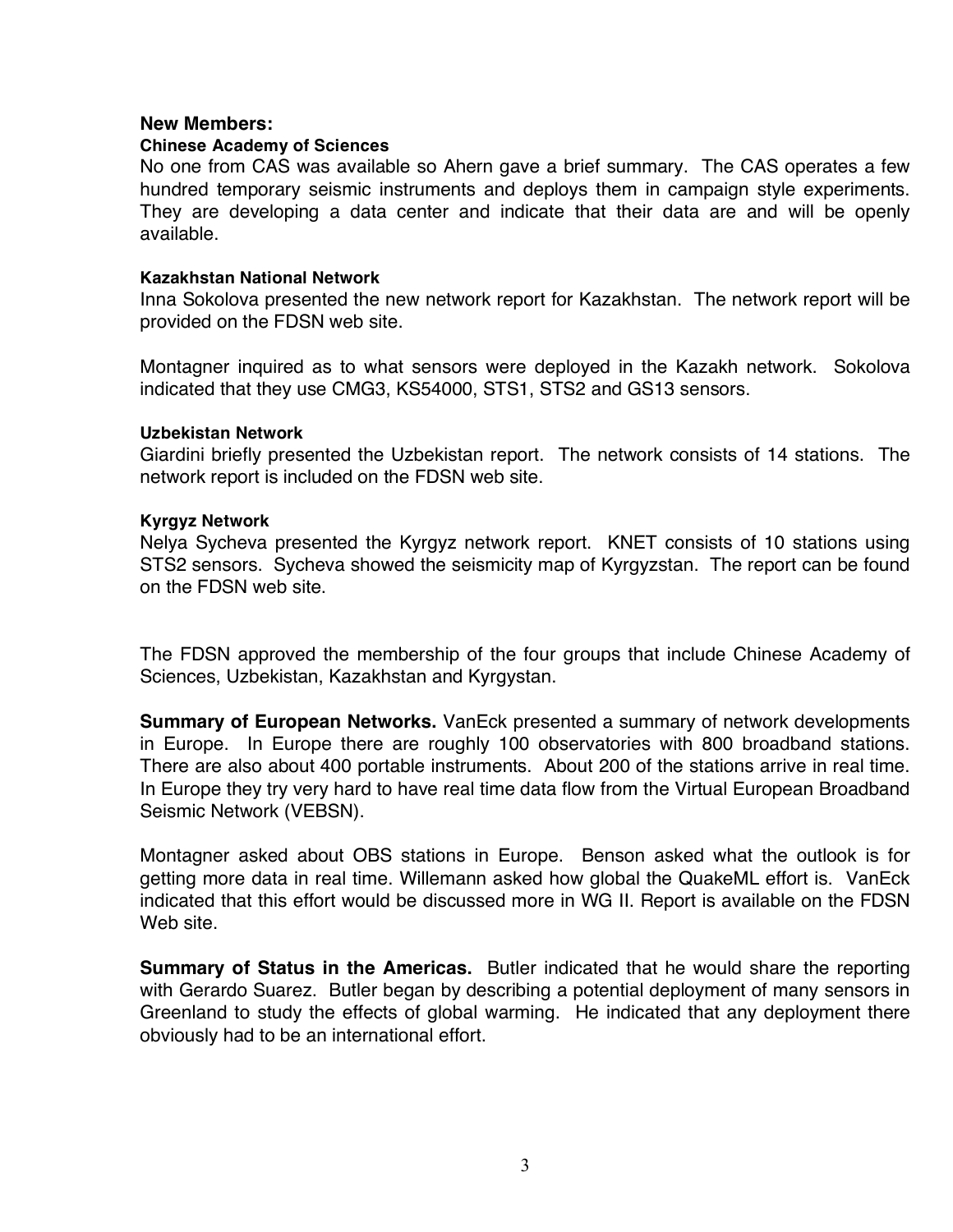In Puerto Rico the new developments center upon the Caribbean Tsunami Warning System. Butler presented information provided by the Canadians regarding the status of permanent and portable seismic efforts in Canada.

In the continental United States there is a large focus on EarthScope USArray stations. He mentioned the various components within USArray including the Transportable Array, the ANSS Backbone and the Flexible Array.

Butler summarized the status in the Americas with a brief mention of new GSN stations including 5 in the Caribbean network, the II station in Madagascar, and IU stations in Tarawa, Xmas, Canton Island and Kabul. 97% of the GSN is telemetered now.

Butler told the Plenary that the new OBSIP in the US has adopted the FDSN recommendation to have data from at least one station for each deployment as an open station.

Suarez completed the America's report. He showed that Venezuela has a very large network of 31 stations that are telemetered. Brazil in Sao Paulo plans to install about 20 new stations. Brasilia also operates a seismic network. In Argentina (IMPRESS) there are about 9 stations. Chile has 8 stations and they are negotiating to have a new network of about 40-50 stations. Ecuador has a volcano monitoring network and it is running well. Mexico has made very large improvements in the last 4 years. There are several new stations and they plan to add 36-38 stations in the next 1-2 years.

## **Status of Asian-Australian Stations**

Tsuboi presented a summary of developments in Asia and the Western Pacific. He made note of the recently held GLORIA symposium where many countries from the region were present. He showed the GLORIA recommendations.

Hanka described the IOTWS and the German efforts in the Indian Ocean Region. He briefly discussed that Iran is completing their broadband system but data are not openly available. India will install several new systems. Thailand has 15 new stations and will add perhaps 25 more. Malaysia has several stations and freely distributes their data. Australia has totally open data. New Zealand is totally open. South Africa has 5 real time stations but they do not share the data widely. Indonesia has many stations and share data through bi-lateral agreements. Hanka discussed the status of GFZ stations in the Indian Ocean more fully.

Elenore Stutzmann asked about stations in Madagascar. Davis indicated there is one new IRIS IDA station now operating in Madagascar. Hanka also briefly mentioned a large GFZ network in Chile. Willemann pointed out that there are also AfricaArray stations in Tanzania.

### **Additional Comments**

Giardini asked how people wanted to see the FDSN evolve. He asked people to consider this question.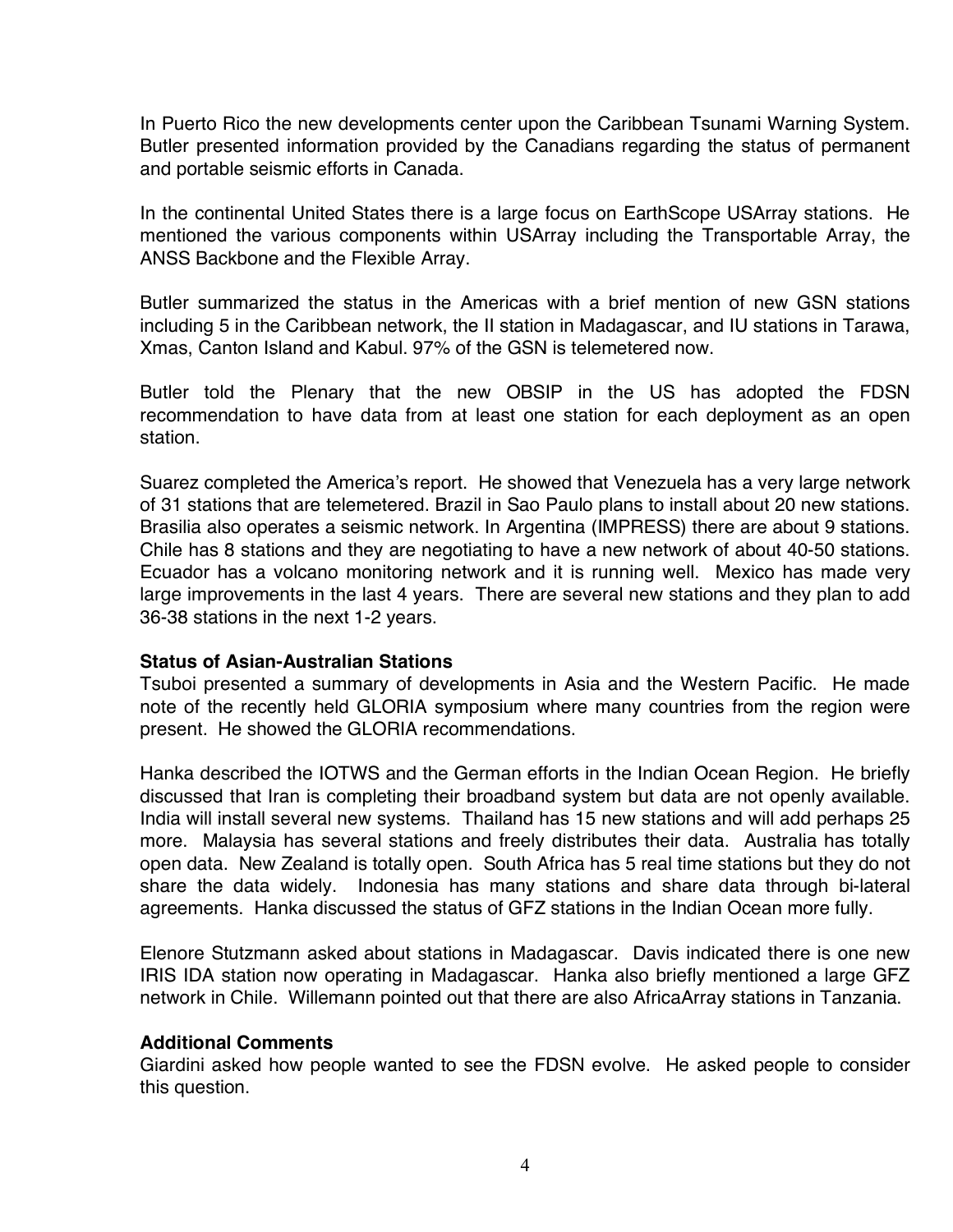He then tasked the various WGs as they have their meetings this week. WGI consider how to increase data availability by increasing the number of stations that contribute data to an FDSN archive. He wishes to see regional coordinators perhaps 10 people, to be appointed within a region to track the FDSN stations in that region and encourage data contribution.

WG II. The focus should be on distributed data centers. How can we merge data from IRIS, ORFEUS and JAMSTEC for instance?

WG III. Data Products and Tools. We will need to establish a room and hold a WG formation meeting. Ahern will lead this working group. The location and time of this meeting will be announced in WG I and other WG meetings.

WG IV. There will not be a WG IV meeting.

WG V. Portable Instrumentation group will be meeting. He asked this group to include OBS data in its deliberations.

Montagner asked that WG I include discussions about the STS 1 replacement. Butler indicated he will provide some information about sensor development in the WG I meeting.

Giardini then presented Gerardo Suarez and Torild Van Eck as candidates to assume the roles of FDSN chair and secretary respectively.

The Plenary Meeting ended at approximately 6PM.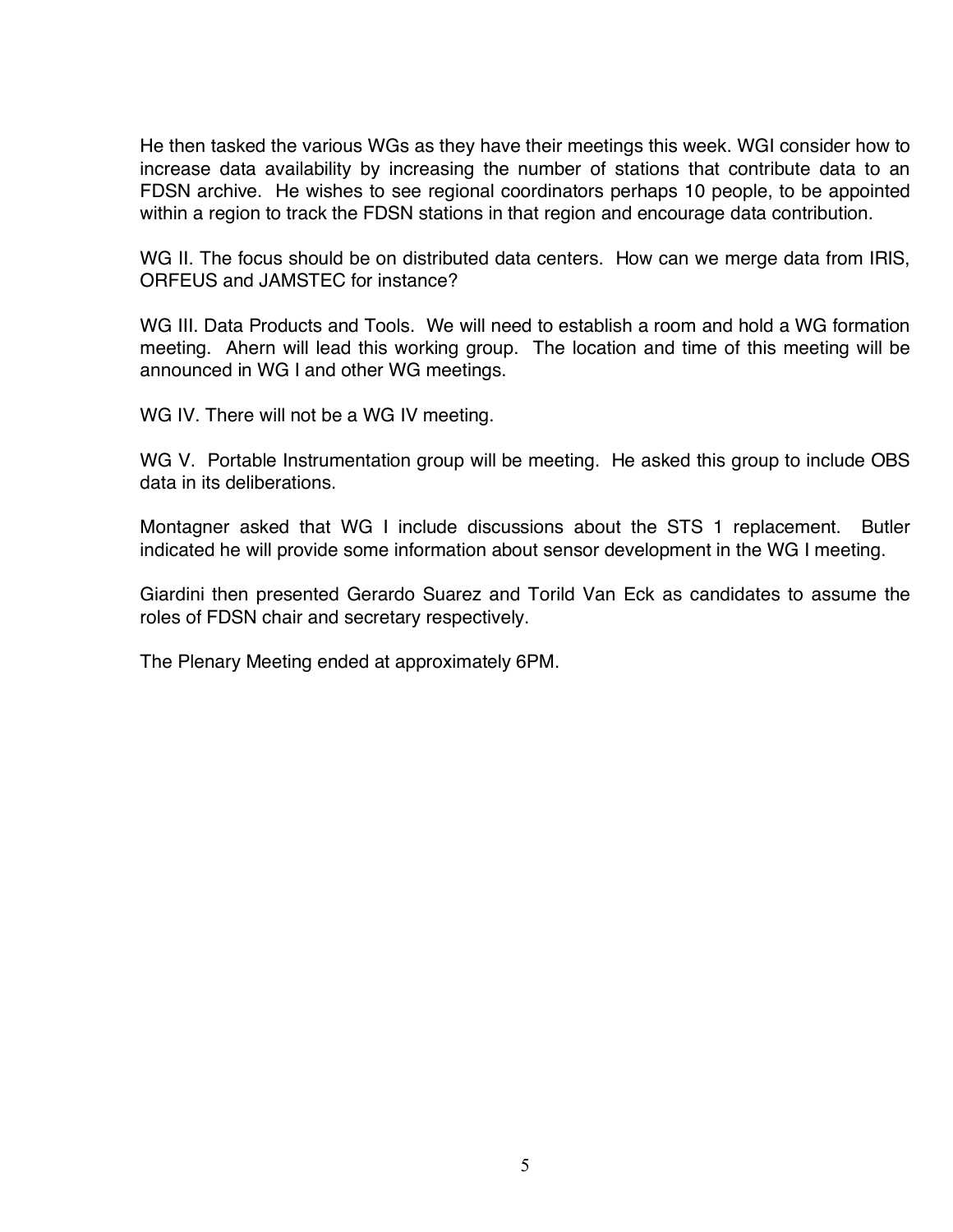# **FDSN Plenary II 2007 July 11**

Chairman Giardini opened the second plenary at 6:10PM.

He called attention to the tsunami efforts and the presence of David Green from NOAA. The second plenary will devote appropriate time to this effort and draw from Green, Hanka and Butler.

Giardini quickly reviewed the proposed agenda for the second plenary and no modifications were made.

## **Working Group I report by Seiji Tsuboi.**

Tsuboi indicated that WGI would try to get new and younger regional contacts for various regions of the globe. He reviewed the WGI agenda and reviewed the status of the regional coordinators. He identified 7 regions, N. America, S. America, Europe, Africa, Central Asia, Russia and Asia/Australia.

He indicated that the list servers at the FDSN Archive run by IRIS will be updated in the near future and these list servers will be used for distributing additional information from WGI.

A new column will be added to the FDSN Station spreadsheet. This will indicate the data center or centers where data from the station will be available. Also a new column called timeliness will be included with valid options of RT=Real Time, AD=Artificial Delay or TD=Technical Delay. The definition of the FDSN Backbone will be discussed within a small group of the WGI, as it is not totally clear how the backbone is defined.

Butler indicated that timeliness should be viewed from the perspective of the end user. The replacement for the STS-1 sensor was discussed with Butler providing an update of some efforts taking place within the US seismological community. The issue of Quality Control of the clock will be discussed within WGII.

The new format for the inventory is being discussed at this time, XML is being considered and a proposal will be ready by the next FDSN meeting.

Benson asked how the regional coordinators would be selected. Tsuboi said that a preliminary list was identified and he will contact the various people to see if they will serve in that capacity.

Olivieri asked which company was working on the STS-1 Electronics as mentioned by Butler. Butler indicated that it was MetroZet (http://www.metrozet.com/).

## **Working Group II Report by Bernard Dost.**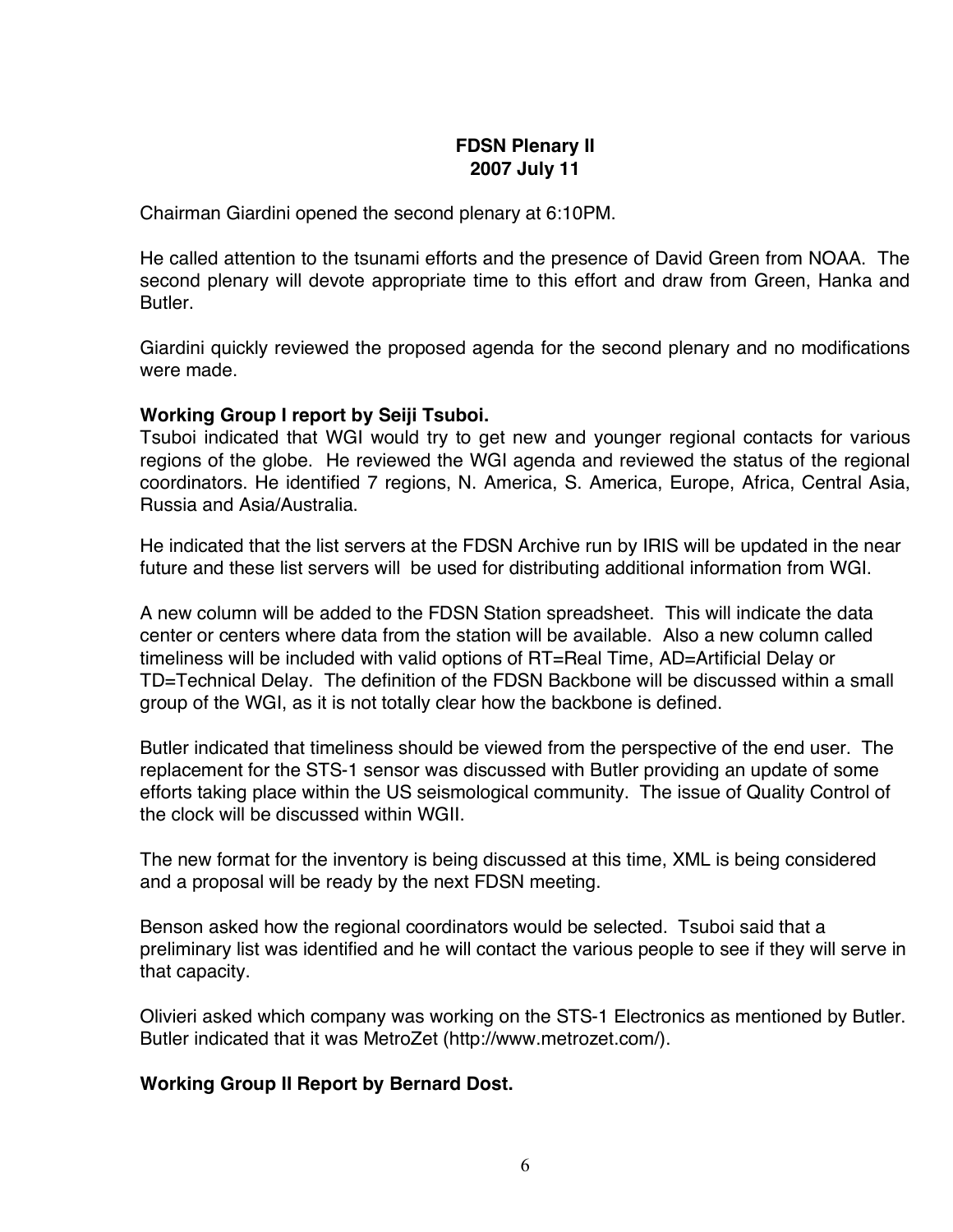Dost reviewed the agenda of working group II. WGII felt that the need to continue developments of standard interfaces to data centers was still a priority. He mentioned ArcLink, DHI and Ninja. New developments now include web services. He indicated that there is an existing link between ArcLink and DHI.

There is a need for standard XML schema within the FDSN. There is a need to get the various technical experts together to address this need.

Dost described 5 specific issues about SEED that were discussed. All proposals were accepted with minor additions in one case. The changes will be added to the SEED manual.

**Real Time Data Exchange Protocol**. The Tsunami effort adopted SEED format but no protocol has been accepted. SEEDlink is a defacto standard. Davis promised to send a document about other protocols. Action was to make a list of protocols and their usage.

**Redistribution of Data.** To have truly open access to data it should be possible for data centers to redistribute data from other centers. However a standard reporting system needs to be established to report the usage of the data. Some people just want to request data from a portal for instance.

**XML Developments**. Dost indicated that Hanka presented an XML summary at WGII. Several groups were willing to consider QuakeML as a good vehicle.

**Station Code Naming Conventions.** A brief summary of the discussion about the ISC proposed new convention was presented. The FDSN expects to remain engaged in these discussions. The basic result is that the proposed naming convention should or could have minimal impact on existing FDSN data centers. The FDSN must remain engaged in these discussions.

Wolfgang Lenhardt mentioned that XML could be used for the station inventory as well. Montagner asked if NetDC would be continued to be supported. Ahern said that IRIS would continue to support it in the future.

## **Working Group III by Tim Ahern.**

Ahern presented the new working group on Products, Tools and Services. Ahern summarized the major points of discussion of WG III. The working group proposed a charge, identified groups that should be represented in the working group and identified some initial products and services that it might pursue.

It was decided to focus on the Power Density Function Products using the PQLX tool developed by IRIS and the USGS as an initial product. It was also felt that another product would be the ability to display station locations through OGC WMS and WFS services as well as providing information through Google Earth KML.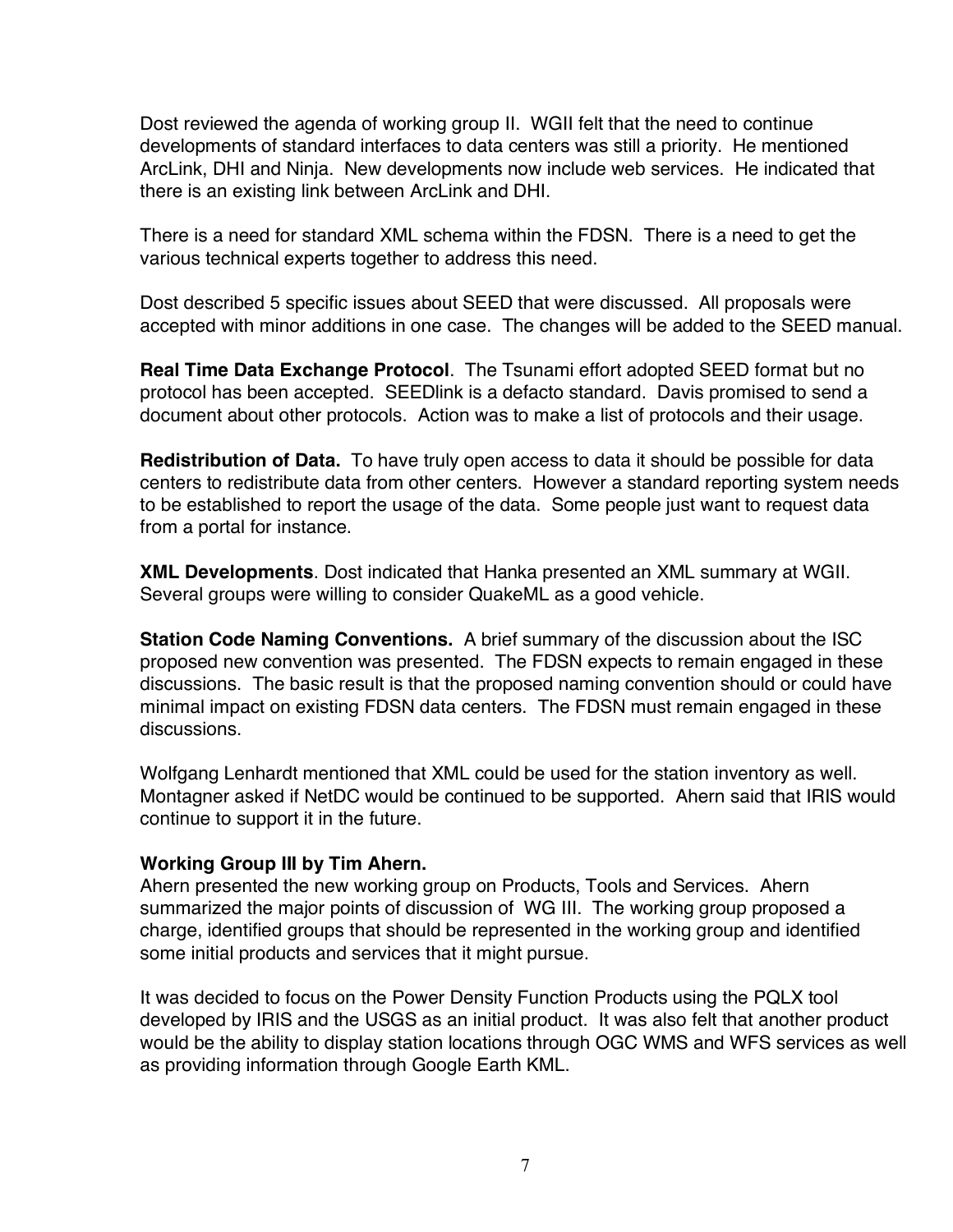Giardini indicated that perhaps this group should meet more often, perhaps at the Fall AGU in San Francisco. Green indicated that these types of products could be provided to GEOSS.

## **Working Group IV by Jim Lyons.**

Jim Lyons gave a brief summary of WGIV activities. He summarized the previous efforts that included writing letters directly to the CTBTO as well as arranging bilateral agreements between FDSN Data Centers and countries operating IMS stations/arrays. The FDSN was aware of the opening of data to Japan and the PTWC tsunami centers. Green gave a broad summary of the current status of the agreement between IOC and the CTBTO. Last August the USGS and NOAA visited Vienna and developed an MOU. The agreement is not yet signed.

Suarez provided further insight on the issue. Roughly 4 countries always object to data sharing within the CTBT. They do not want to openly send data to anywhere and the tsunami agreement is officially a "test". IMS O&M is also done in a test mode. China and Iran do not want to operate the network. Suarez thinks the FDSN should continue to engage the CTBTO on the data exchange issue.

## **Working Group V by Jim Fowler.**

This was the first meeting of WG V that had a sizeable attendance. Fowler identified the primary areas of interest of the group. WG V proposes to conduct a demo project that will allow members to track past and future (proposed) experiments. They hope to have this by the next FDSN meeting. They want to consider using Google Earth for display. It will start with a bounding box for proposed experiments and then continue forward with actual station locations as stations are installed.

The Pools of OBS instrumentation must be approached as well. This has started to take place. WGV also discussed the idea of developing a "best Practices" handbook.

Giardini asked who would chair WG V? Fowler responded that Alex Brisbourne would continue.

# **GEO by Rhett Butler.**

Butler summarized the current status. A report was recently completed. The FDSN Backbone has been registered as a component of GEOSS. Butler showed the various tasks of DI-02-06. Some at the meeting felt there were too many tasks included. In general a very good summary was provided.

Green wondered how deliberations of the working groups of the FDSN might help the cause of the GEO task DI-02-06. Should the tasks be rewritten to capture some of these thoughts? This discussion went back and forth many times with input from Butler and Green. No clear conclusion was reached. However it was felt that the  $3^{rd}$  and  $5^{th}$  tasks of the DI-02-06 should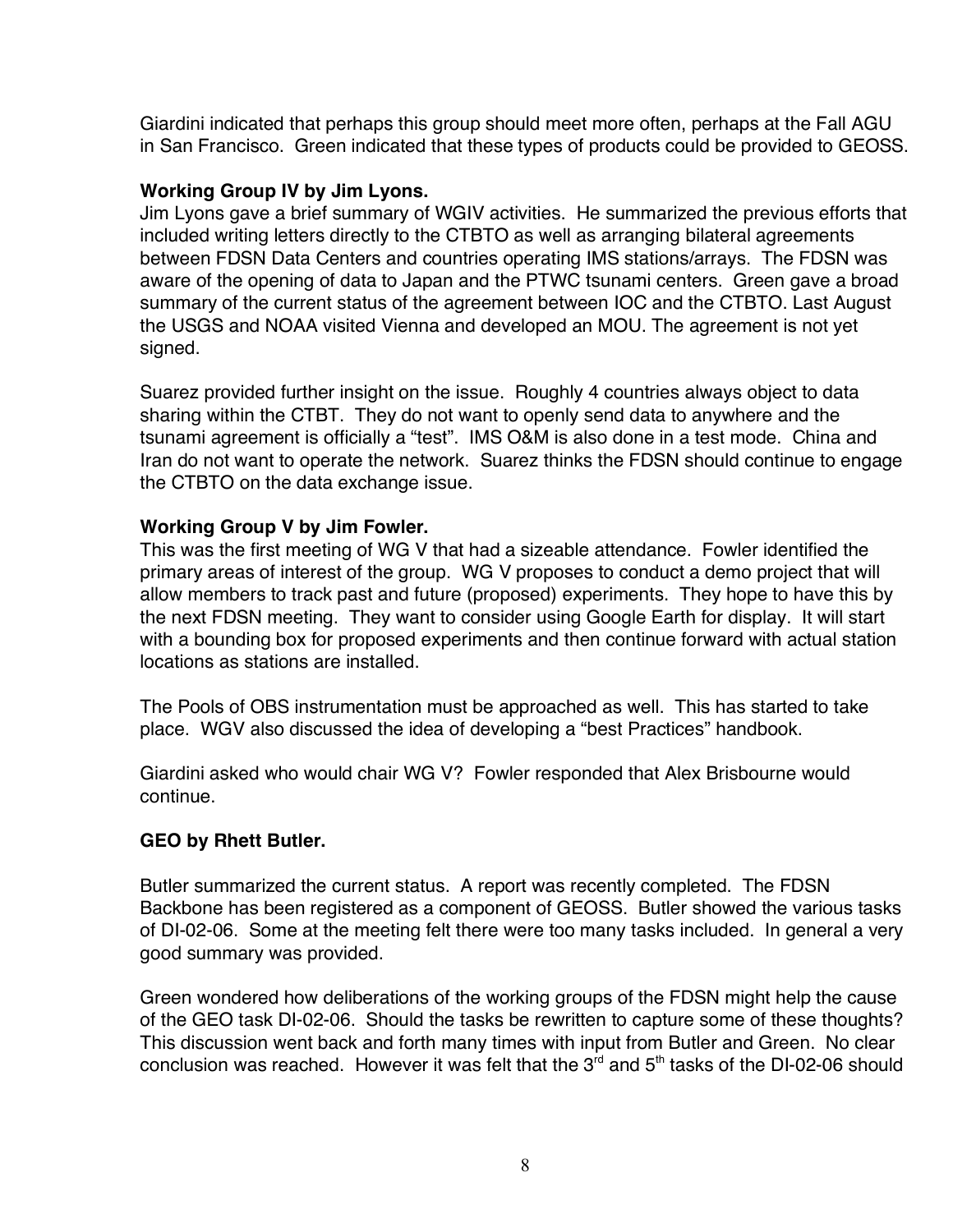be rewritten to capture some of the work of the working groups. Dost and Ahern were encouraged to add some modifications as they relate to data centers.

## **Tsunami Warning discussion by Hanka and Green.**

Hanka gave an excellent review of the IOTWS. The FDSN is an official observer in this activity. Funds are available in this environment but the coordination is quite difficult. Hanka identified the status of many of the station deployment developments in the Indian Ocean Region.

NEAMTSW (NE Atlantic and Mediterranean Tsunami Warning System) There is no funding for NEAMTWS. Hanka described the current status and structure for this group. There is not any centralized funding. Suarez asked what GeoFon is doing independent of discussion in the region. GeoFon moves forward on its own. Suarez asked when N. Africa countries would be brought into the process. Hanka was not sure. It is easy to agree on technical issues but politics are difficult.

Green indicated the IOC is very small and concerned about its viability. He summarized some of the activities in the Indian Ocean region. He stressed that these groups must figure out what to do to sustain themselves as well as determining what not do.

The issue of understanding what it means to be an operation system was not understood in the Indian Ocean Region. The Caribbean understood this and the Mediterranean does as well

Giardini proposed to keep all WG chairs along with Suarez (chair) and VanEck (Secretary). The FDSN Excom will continue to be the chair, secretary and the five working group chairs. This was accepted by acclamation and Suarez became the new FDSN Chair and VanEck the new FDSN Secretary.

Suarez thanked Giardini and Ahern for their years of service. Suarez thanked FDSN members for the honor of asking him to serve as FDSN chair. Suarez indicated that he and Torild do not want to reinvent the wheel. Suarez brought up several specific issues as they relate to the FDSN moving forward.

He commented on the following things:

- Membership
	- o Update the names of the institutions and the individual contacts of FDSN members.
	- o Encouraged the registration of all members via the Web Page on the FDSN Web site.
	- $\circ$  Contact the less active members and encourage them to participate in the FDSN.
- Station List
	- $\circ$  Update the station list by July 2008 and update it every year after that.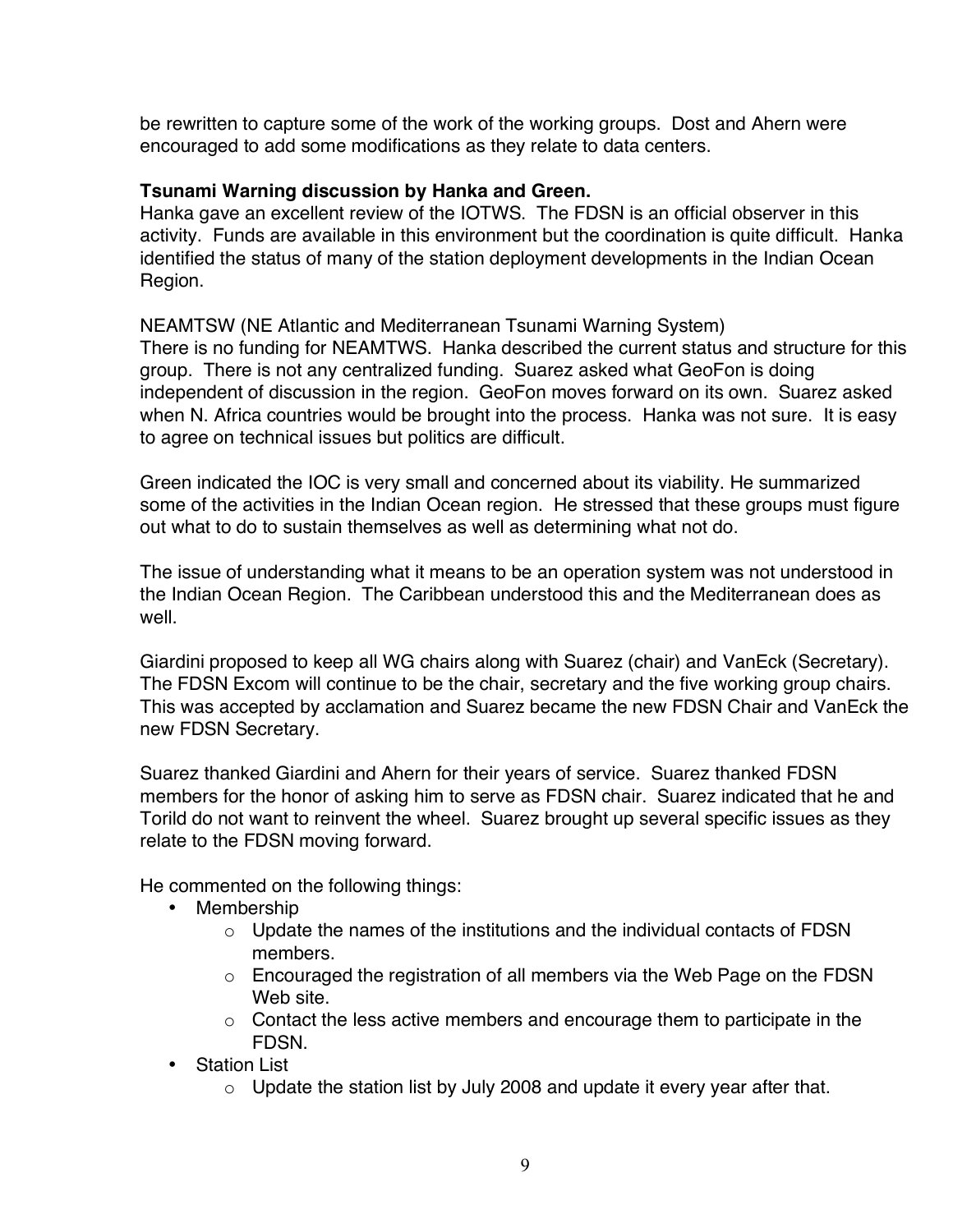- o Define the category of the FDSN Backbone stations
- o Update the list of all FDSN stations.
- $\circ$  Aim at efficient coordination with the ISC and NEIC.
- Representation
	- o FDSN represents seismic network operators
	- o Maintain close contact with IASPEI
	- o Continue GEOSS activities
	- o Continue to engage the CTBTO
	- o ISC collaboration and exchange of information.
- Working Groups
	- o Recruit new blood in the working groups
	- o Involve regional groups where possible
	- o Rejuvenate the software work of WGIII (now in WGII) and WGV, portable **instruments**
- Future
	- o Implement regional coordination
	- o Encourage new members (Central and South America, Africa, Middle East and SE Asia)
	- o New people
	- o Global Coordination
- Coverage and Backbone
	- o Improve Coverage
	- o Use Regional Coordinators
	- o OBS Coverage
- CTBT
	- $\circ$  Try to get primary and secondary stations to fill existing gaps
	- o Two pronged approach
		- **Communicate with governing bodies**
		- **EXECOMMUNICATE With individual countries**
- Network Products and Tools
	- o Deployments of services and tools
	- o New standards for data exchange and services as mentioned by WGIII.

Suarez suggested that the next FDSN meeting should be in South Africa in January 10-16, 2009 in conjunction with the IASPEI meeting in Capetown, South Africa. There was broad agreement with this meeting venue. Suarez encouraged the FDSN to join other meetings when possible and specifically mentioned IRIS and himself are planning a Central American meeting that. We should continually look for meetings of opportunity.

Suarez adjourned the meeting at 8:20.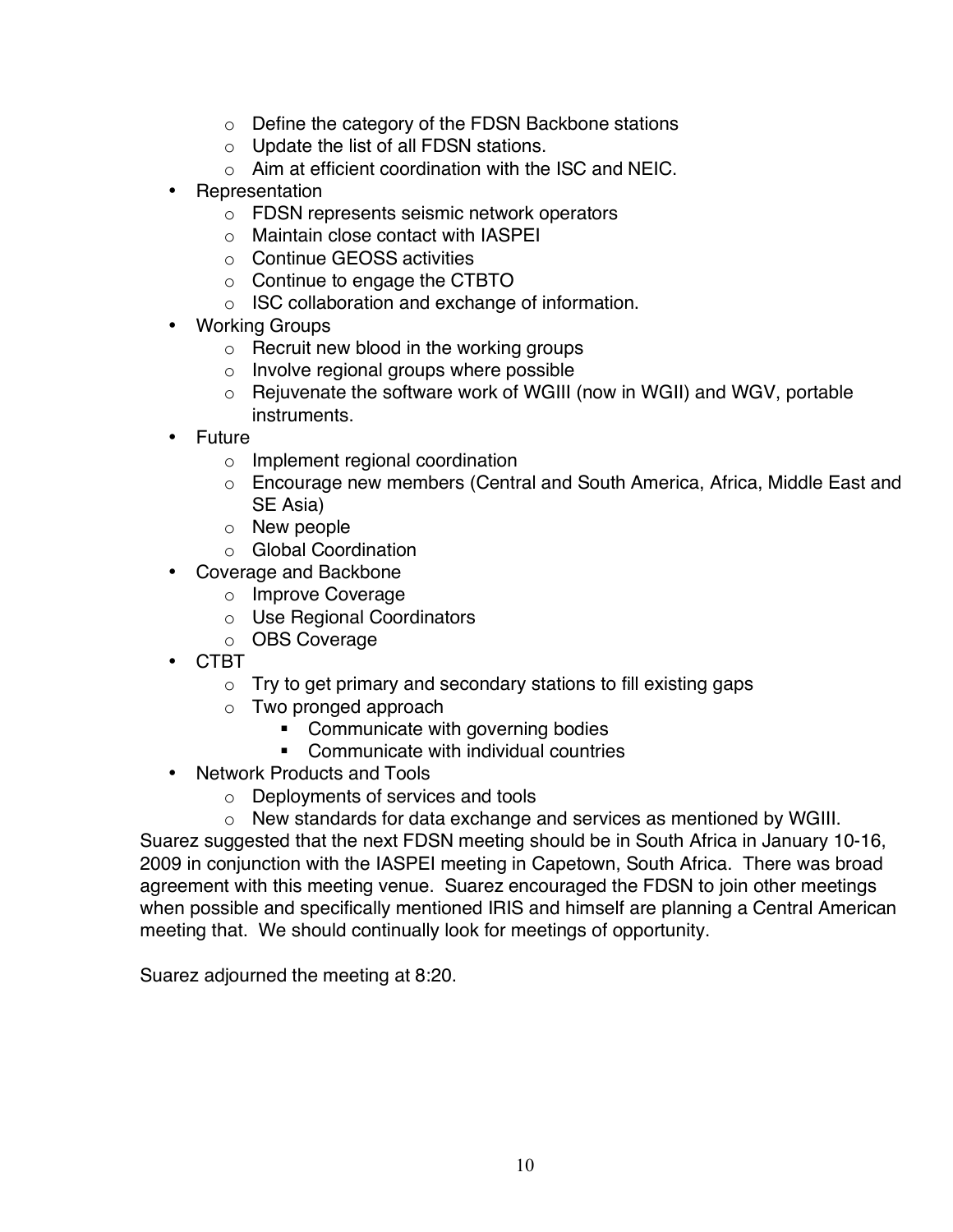| <b>Name</b>              | <b>Organization</b>            | email                         | <b>Plenary</b> | <b>Plenary</b> |
|--------------------------|--------------------------------|-------------------------------|----------------|----------------|
|                          |                                |                               | I              | II             |
| Torild van Eck           | <b>ORFEUS</b>                  | vaneck@knmi.nl                | X              | x              |
| Nelya Sycheva            | <b>RS RAS</b>                  | ivtran@mail.ru                | X              |                |
| Inna Sokolova            | IGR NNC RK                     | sokolova@kndc.kz              | X              |                |
| Klaus Stammler           | BGR/ISZGRF                     | klaus@szgrf.bgr.de            | X              |                |
| Kristin Jonsdottir       | Swedish N. Network             | kriswtin.jonsdottir@geo.uu.se | X              |                |
| Steinunn<br>Jakobsdottir | Icelandic Met. Office          | ssj@vedur.is                  | x              | x              |
| Rainer Kind              | GFZ Potsdam                    | kind@qfz-potsdam.de           | X              |                |
| Arthur Jully             | <b>GNS Science</b>             | a.jolly@gns.cri.nz            | X              |                |
| Winfried Hanka           | GFZ Potsdam                    | hanka@qfz-potsdam.de          | x              | X              |
| <b>Rhett Butler</b>      | <b>IRIS</b>                    | rhett@iris.edu                | X              | X              |
| Jim Lyons                | <b>GSC</b>                     | jlyons@nrcan.gc.ca            | X              | X              |
| <b>Bernard Dost</b>      | ORFEUS/KNMI                    | dost@knmi.nl                  | x              | x              |
| Zheng Zhong              | Institute of<br>Geophysics CEA | zheng.z@126.com               | X              |                |
| Zhou Gongwei             | Institute of<br>Geophysics CEA | zhou@cdsn.org.cn              | X              |                |
| Chen Yun Tai             | Institute of<br>Geophysics CEA | chenyt@cea-igp.ac.cn          | x              |                |
| Marco Olivieri           | <b>MEDNET</b>                  | olivieri@ingv.it              | X              | X              |
| Johannes<br>Schweitzer   | <b>NORSAR</b>                  | johannes@norsar.no            | x              |                |
| Wolfgang Lenhardt ZAMG   |                                | wolfgang-lenhardt@zamg.ac.at  | X              | X              |
| Mladen Zivcic            | <b>ARSO</b>                    | rulsdeu.zivcic@gov.si         | X              |                |
| Jim Dewey                | USGS/NEIC                      | dewey@usgs.gov                | X              |                |
| John Adams               | <b>GSC</b>                     | jadams@nrcan.gc.ca            | X              |                |
| Gary Gibson              | Australia & ISC                | kelunji@mac.com               | X              |                |
| Mizuho Ishida            | <b>JAMSTEC</b>                 | ishida@jamstec.go.jp          | x              | X              |
| David Jepsen             | Geoscience Australia           | david.jepsen@ga.gov.au        | X              |                |
| Jim Fowler               | IRIS                           | jim@iris.edu                  | x              | x              |
| Irina Gabsatarova        | <b>GSRAS</b>                   | ira@qsras.ru                  | x              |                |
| Irina Sanina             | <b>IDGRAS</b>                  | sanina@ifz.ru                 | X              |                |
| Dmitry Storchak          | <b>ISC</b>                     | dmitry@isc.ac.uk              | X              |                |
| Ray Willemann            | IRIS                           | ray@iris.edu                  | X              |                |
| Peter Davis              | <b>UCSD</b>                    | pdavis@ucsd.edu               | x              | x              |
| <b>Rick Benson</b>       | IRIS DMC                       | rick@iris.washington.edu      | X              | x              |
| Gerardo Suarez           | <b>UNAM Mexico</b>             | gerardo@ollin.igeofcu.unam.mx | x              | x              |
| Seiji Tsuboi             | IFREE/JAMSTEC                  | tsuboi@jamstec.go.jp          | X              | x              |
| Jean-Paul<br>Montagner   | IPG-Geoscope                   | jpm@ipqp.jussieu.fr           | X              | X              |
| Eleonore<br>Stutzmann    | Geoscope/IPGP                  | stutz@ipqp.jussieu.fr         | x              | x              |